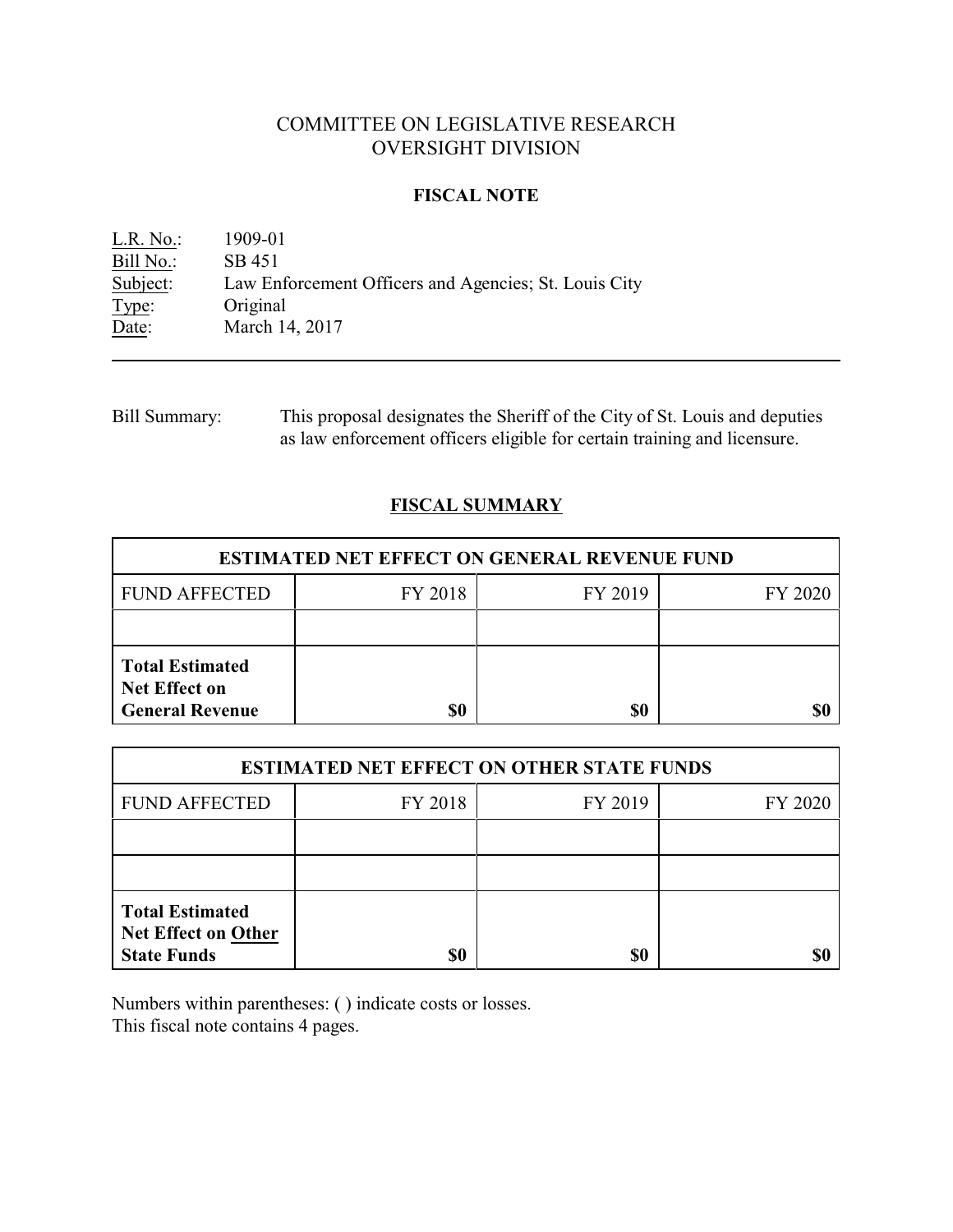L.R. No. 1909-01 Bill No. SB 451 Page 2 of 4 March 14, 2017

| <b>ESTIMATED NET EFFECT ON FEDERAL FUNDS</b>                        |         |         |         |  |
|---------------------------------------------------------------------|---------|---------|---------|--|
| <b>FUND AFFECTED</b>                                                | FY 2018 | FY 2019 | FY 2020 |  |
|                                                                     |         |         |         |  |
|                                                                     |         |         |         |  |
| <b>Total Estimated</b><br>Net Effect on All<br><b>Federal Funds</b> | \$0     | \$0     |         |  |

| <b>ESTIMATED NET EFFECT ON FULL TIME EQUIVALENT (FTE)</b>    |         |         |         |  |
|--------------------------------------------------------------|---------|---------|---------|--|
| <b>FUND AFFECTED</b>                                         | FY 2018 | FY 2019 | FY 2020 |  |
|                                                              |         |         |         |  |
|                                                              |         |         |         |  |
| <b>Total Estimated</b><br><b>Net Effect on</b><br><b>FTE</b> |         |         |         |  |

 $\Box$  Estimated Net Effect (expenditures or reduced revenues) expected to exceed \$100,000 in any of the three fiscal years after implementation of the act.

| <b>ESTIMATED NET EFFECT ON LOCAL FUNDS</b> |         |         |         |  |
|--------------------------------------------|---------|---------|---------|--|
| FUND AFFECTED                              | FY 2018 | FY 2019 | FY 2020 |  |
| <b>Local Government</b>                    | \$0     | \$0     | \$0     |  |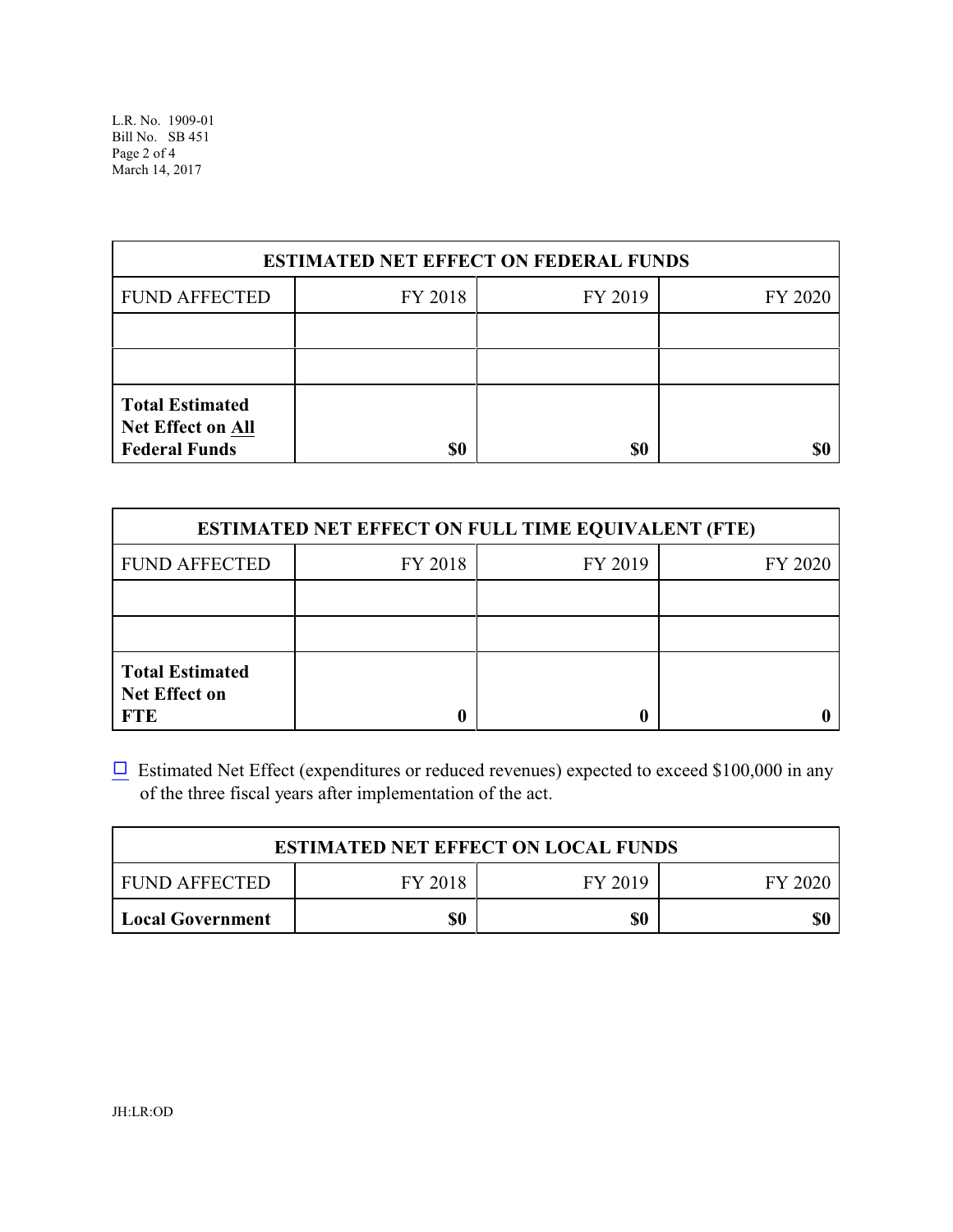L.R. No. 1909-01 Bill No. SB 451 Page 3 of 4 March 14, 2017

## **FISCAL ANALYSIS**

### **ASSUMPTION**

Officials at the **Department of Public Safety** assume there is no fiscal impact from this proposal.

Officials at the St. Louis City and the St. Louis City Metropolitan Police Department did not respond to **Oversight's** request for fiscal impact.

| FISCAL IMPACT - State Government | FY 2018<br>$(10 \text{ Mo.})$ | FY 2019    | FY 2020                       |
|----------------------------------|-------------------------------|------------|-------------------------------|
|                                  | <u>\$0</u>                    | <u>\$0</u> | $\underline{\underline{\$0}}$ |
| FISCAL IMPACT - Local Government | FY 2018<br>$(10 \text{ Mo.})$ | FY 2019    | FY 2020                       |
|                                  | <u>\$0</u>                    | <u>\$0</u> | $\underline{\underline{\$0}}$ |

## FISCAL IMPACT - Small Business

No direct fiscal impact to small businesses would be expected as a result of this proposal.

#### FISCAL DESCRIPTION

The proposed legislation appears to have no direct fiscal impact.

This legislation is not federally mandated, would not duplicate any other program and would not require additional capital improvements or rental space.